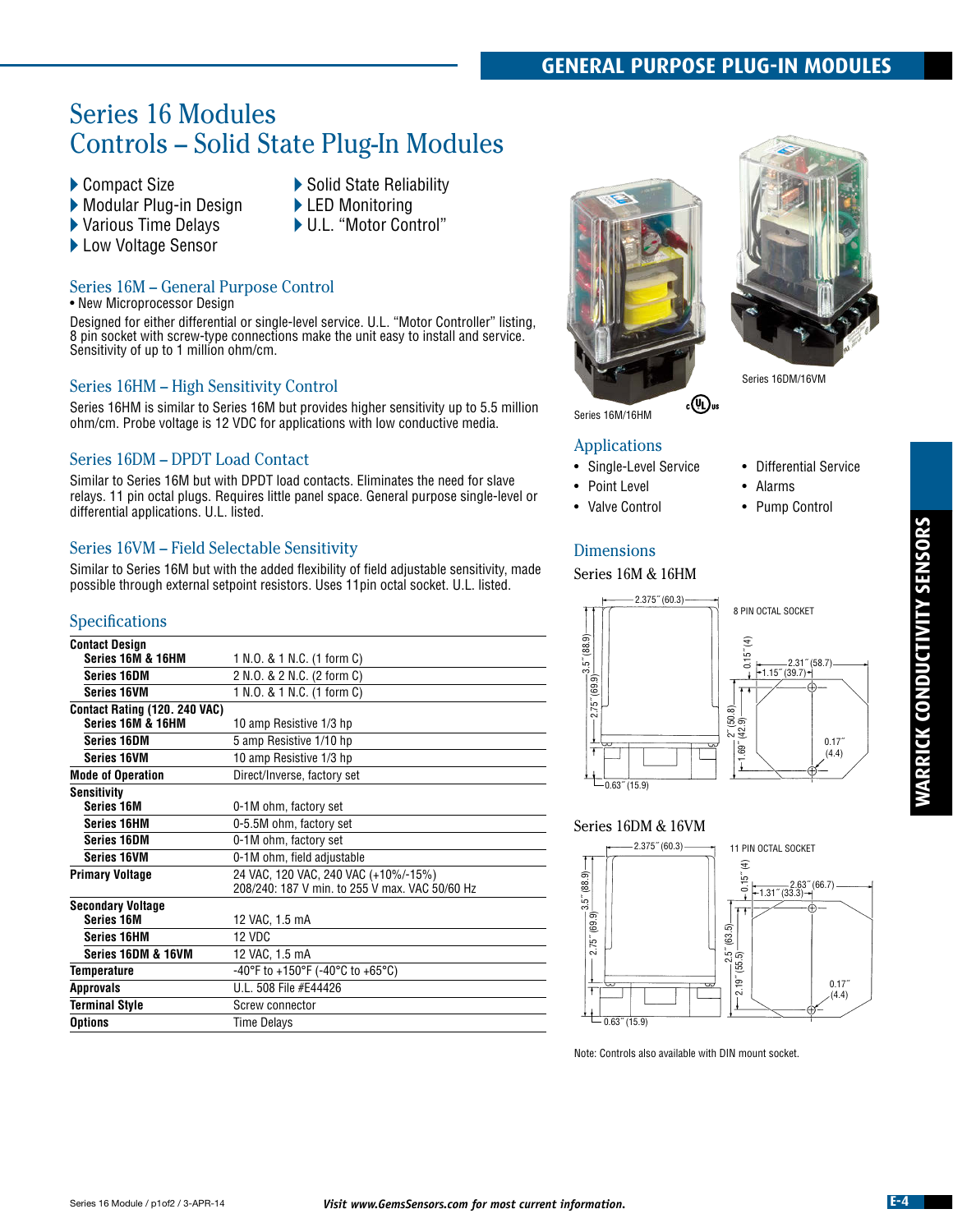

#### Wiring



Note: For single level service, use "H" and "G" connections.



Series 16VM







Part number 16Z1VG Potentiometer Board available for 16VM only. Consult factory.

## How to Order

Use the **Bold** characters from the chart below to construct a product code.

#### **[16M Series – Microprocessor Version](http://ecatalog.gemssensors.com/ecatalog/warrick-controls/en/gemslink/1=16M)**



\*See page E-11 for descriptions.

#### **16 HM, 16DM or 16VM Series**

|                                                                                                                                                                                                                                                                           | 16HM                                                                                                                            | x | x | x | x | XX | XX |
|---------------------------------------------------------------------------------------------------------------------------------------------------------------------------------------------------------------------------------------------------------------------------|---------------------------------------------------------------------------------------------------------------------------------|---|---|---|---|----|----|
| 1. Series<br><b>16HM</b> High Sensitivity;<br><b>16DM</b> DPDT Load Contact:<br><b>16VM</b> Field Selectable Sensitivity <sup>1</sup>                                                                                                                                     |                                                                                                                                 |   |   |   |   |    |    |
| 2. Mode of Operation <sup>2</sup> .<br>Direct<br>Inverse<br>$A - 4.7K4$ F - 470K <sup>4</sup><br>$B - 10K^4$ $G - 1M^4$<br>$C - 26K4$ H $- 3M3$<br>$D - 50K^4$ $J - 5.5M^3$  <br>$E - 100K^4$ Y - 0-700K <sup>5,7</sup>   P - 100K <sup>4</sup> Z - 0-700K <sup>5,7</sup> | $K - 4.7K4$ R - 470K <sup>4</sup><br>$L - 10K4$ S - 1M <sup>4</sup><br>$M - 26K4$ T - 3M <sup>3</sup><br>$N - 50K4$ $W - 5.5M3$ |   |   |   |   |    |    |
| 3. Supply Voltage<br>1 120 VAC; 2 240 VAC; 3 24 VAC; 8 208/240 VAC                                                                                                                                                                                                        |                                                                                                                                 |   |   |   |   |    |    |
| 4. Socket Style<br><b>A</b> 8 Pin Octal (16M & 16HM), 11 Pin Octal (16DM & 16VM);<br><b>B</b> DIN Mount; M None, Module Only <sup>6</sup>                                                                                                                                 |                                                                                                                                 |   |   |   |   |    |    |
| 5. Enclosure =<br>0 None: 1 NEMA 1: 4 NEMA 4                                                                                                                                                                                                                              |                                                                                                                                 |   |   |   |   |    |    |
| 6. Time Delay (increasing level) Option<br><b>01-20</b> seconds; <b>OV</b> variable (16VM only)                                                                                                                                                                           |                                                                                                                                 |   |   |   |   |    |    |
| 7. Time Delay (decreasing level) Option -<br>01-20 seconds; OV variable (16VM only)                                                                                                                                                                                       |                                                                                                                                 |   |   |   |   |    |    |

Notes:

- 1. 16VM select modes **A**, **K**, **Y** or **Z** only.
- 2. 16HM & 16DM only. Series 16VM includes full set of the resistors listed above. Specify a sensitivity to determine mode of operation.
- 3. 16VM only. All Series except 16HM.
- 5. 16VM only.
- 6. Socket style M requires enclosure **0** None.
- 7. Mounting style A (11 pin octal only)

Socket Details and Option Availability are located on web site.